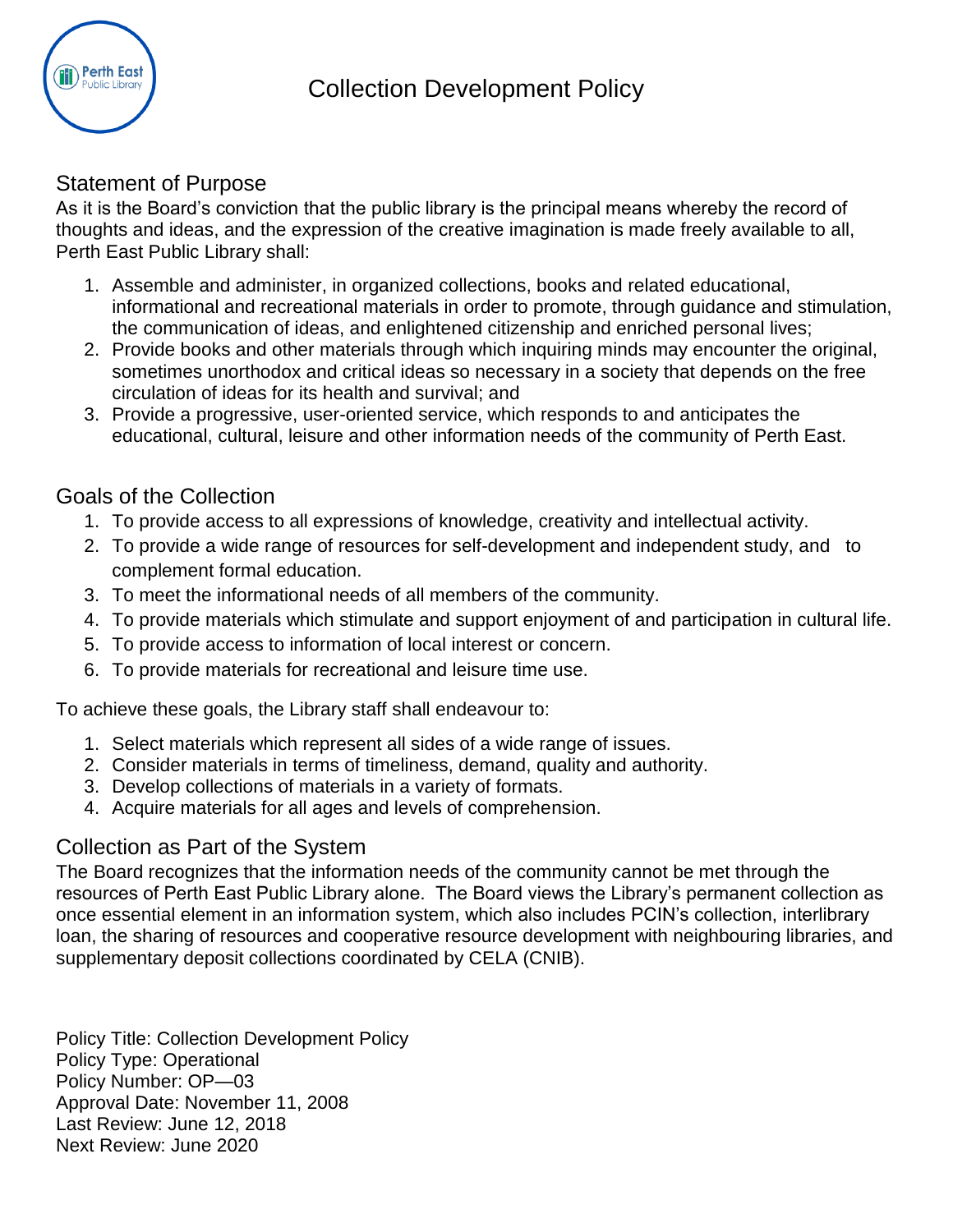## Responsibility for the Collection

- 1. The CEO is responsible for the selection and acquisition of materials for the Library collection in conformity with Board policy.
- 2. The CEO ensures that the collection is properly maintained and organized and that an effective collection control system is in place.

## Content of the Collection

Perth East Public Library will provide as wide a spectrum of materials as budget and space limitations will allow, with emphasis on:

- 1. Materials which record and communicate historical, scientific, social and cultural knowledge;
- 2. Materials of current and future significance and interest;
- 3. Materials which stimulate imagination, creativity and curiosity;
- 4. Materials which increase the individual's ability to function as a productive member of society;
- 5. Materials which entertain and thus enhance the individual's enjoyment of life.

## Types of materials

The Library shall provide in its collection those types of materials that best help it to meet its goals and objectives. Books shall be of primary importance. Other types of material shall include periodicals, and non-print materials such as audio and video recordings and digital books and downloadable materials.

## Language

- 1. As the Board is committed to providing library service in both official languages of Canada, English and French language materials will be acquired in relative proportions, which, as derived through analysis and experience, are most appropriate for the community.
- 2. The Library shall endeavour to meet the needs of clients who require materials in languages other than English or French through participation in the interlibrary loan network.

## Size of the Collection

- 1. The Board recognizes that, given the limitations of available physical space, the size of the collection must be limited in order to:
	- a. Ensure adequate space for public and staff circulation and activities, and
	- b. Avoid overcrowding of the collection which would hamper access to materials and give an impression of disorder and lack of control.
- 2. Each year material will need to be replaced. The replacement rate suggested by the American Library Association (ALA) is one-sixth of a volume per capita per year. The ALA replacement rate will be used as a guide in the library.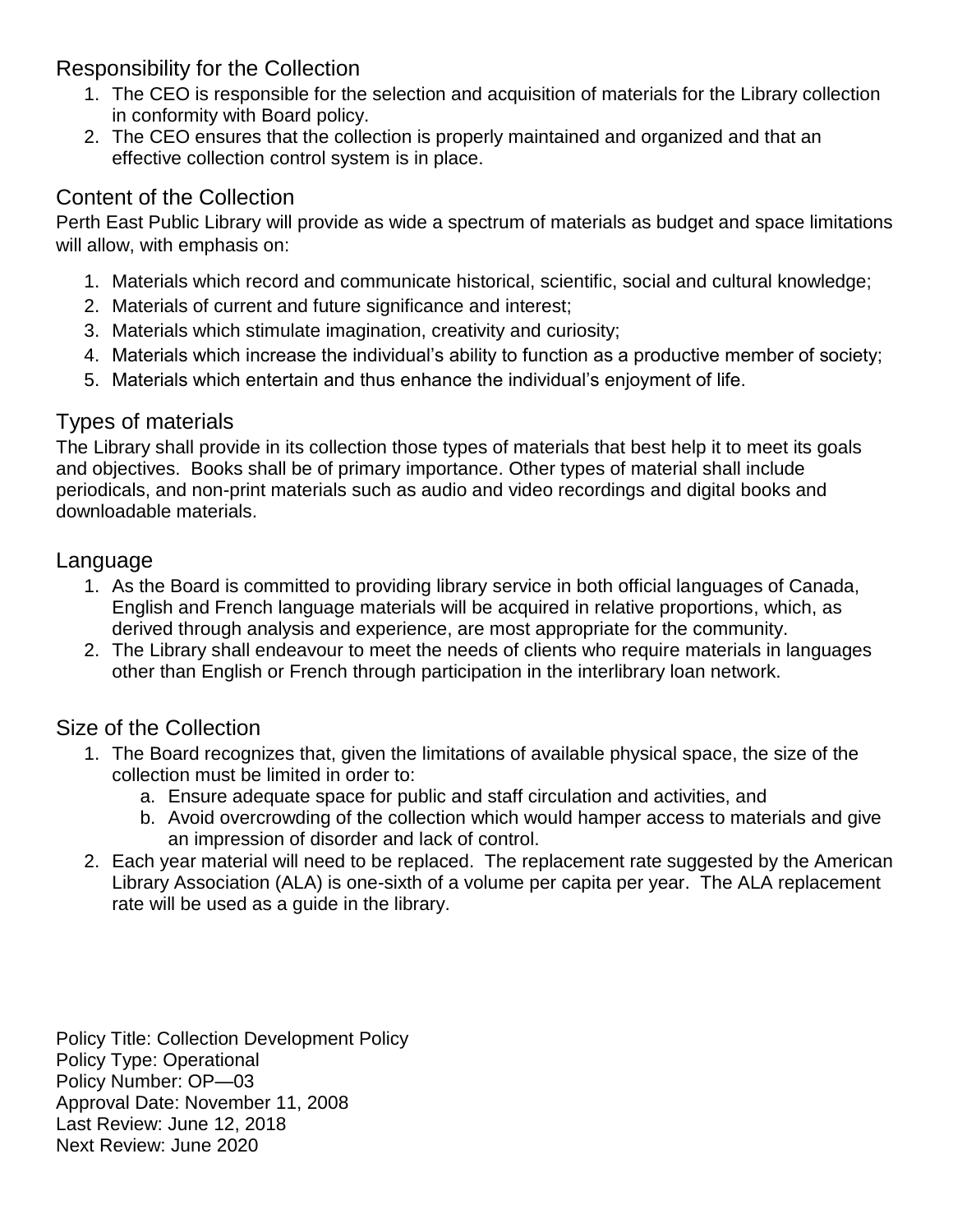## Canadiana

Special emphasis shall be given to acquiring materials created by Canadians and materials about Canada. Authors who have been significant in the development of Canada's literature and new writers who become important shall be represented in the collection.

## Selection Criteria

- 1. Materials selected will meet high standards in quality, content, expression and format.
- 2. All acquisitions, whether purchased or donated, shall be considered in terms of the following criteria:
	- a. Suitability of subject and style for the intended users;
	- b. Reputation and authority of the author and publisher;
	- c. Comments of reviewers, critics and publishers;
	- d. Strengths and weaknesses of the existing collection;
	- e. Demand in the community for a certain subject or title;
	- f. Availability of materials through other libraries in the community or area;
	- g. Suitability and quality of physical form, layout and construction;
	- h. Timeliness and accuracy of the information contained therein;
	- i. Purchase price and other budgetary considerations.

### Source of material

In choosing sources of material for the collection, preference will be given to suppliers who

- 1. Are Canadian
- 2. Provide cataloguing and processing services
- 3. Offer the best discounts
- 4. Provide the fastest, most efficient and most cost effective service.

## Balanced Expenditures

- 1. In planning the annual materials budget, balanced consideration will be given to the following main areas of collection development:
	- a. Current materials, to keep the collection up-to-date
	- b. Materials to build the collection in those areas in which it is lacking.
- 2. In expending the materials budget, adequate and consistent attention shall be given to all major parts of the collection.

#### **Weeding**

- 1. In order to maintain an active working collection of high standard, materials shall be withdrawn from the collection on a regular and systematic basis for the following reasons:
	- a. To remove materials which are no longer useful in the light of the goals and objectives of the library;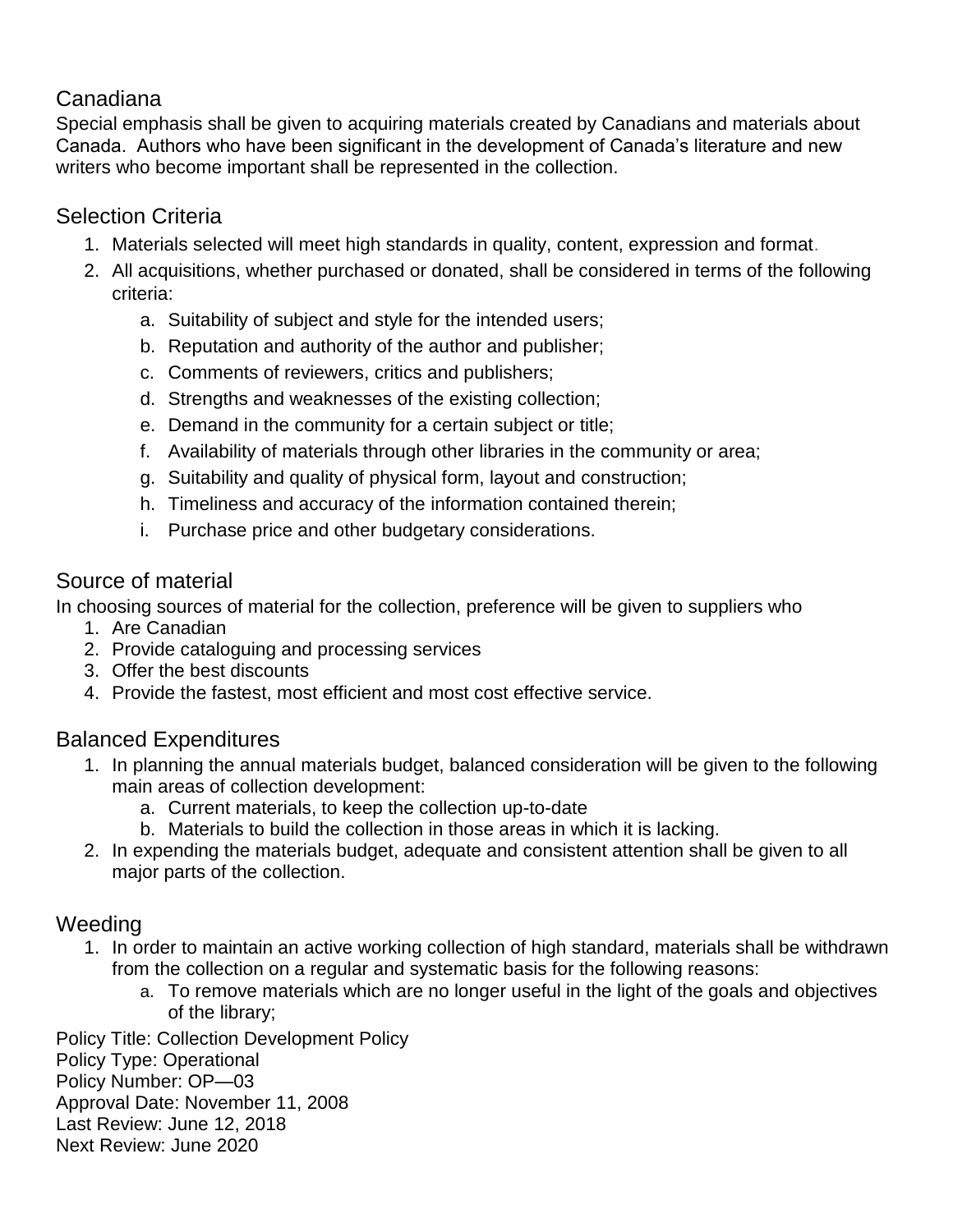- b. To remove materials whose contents are out-of-date and therefore potentially misleading;
- c. To remove damaged or worn-out materials;
- d. To make room for new materials coming into the collection.
- 2. The CEO shall have overall responsibility for the materials withdrawn from the collection.
- 3. Whenever appropriate, withdrawn materials should be sold to produce extra income for the Library. Remaining materials withdrawn from the collection should be donated to another nonprofit group or organization in need of such materials.
- 4. Withdrawn materials which remain unsold should be disposed of as deemed appropriate by the CEO.

## Gifts and Donations

- 1. Donations of books or other materials may be accepted by the CEO if they are suitable to the needs of the Library and on the condition that the CEO may make whatever disposition of the materials he or she deems advisable.
- 2. The same criteria for selection shall be applied to gifts as is applied to all other materials considered for inclusion in the collection.
- 3. The Library will not accept materials which are not outright gifts.
- 4. Gifts of collection materials may be accepted only on the understanding that the unconditional ownership of the gifts is retained by the Library, and that, if it cannot use them, the gifts may be discarded. The donor is not necessarily informed of such disposition. No condition may be imposed by the donor on the Library relating to any item after its acceptance.

## Suggestions from the Public

Suggestions from the public for the purchase of books or other materials shall be considered in light of the terms of the Library's selection policy.

## Composition of the Collection

The composition of the Library collection shall reflect the needs and interests of the community of Perth East as determined by analysis and experience on the part of the Library staff. The collection shall be composed in the following major parts:

- 1. Adult print collection
	- a. Fiction

The Library recognizes the need to accommodate the varying tastes, interests, purposes and reading skills of its clients. While there is no single standard of literary quality, preference will be given to fiction that contributes to the balance of the collection with regard to:

- Types and styles of literature;
- Subjects treated;
- Patron appeal.

While it is not possible to keep all retrospective materials, access tho these works will be maintained through the interlibrary loan network.

b. Non-fiction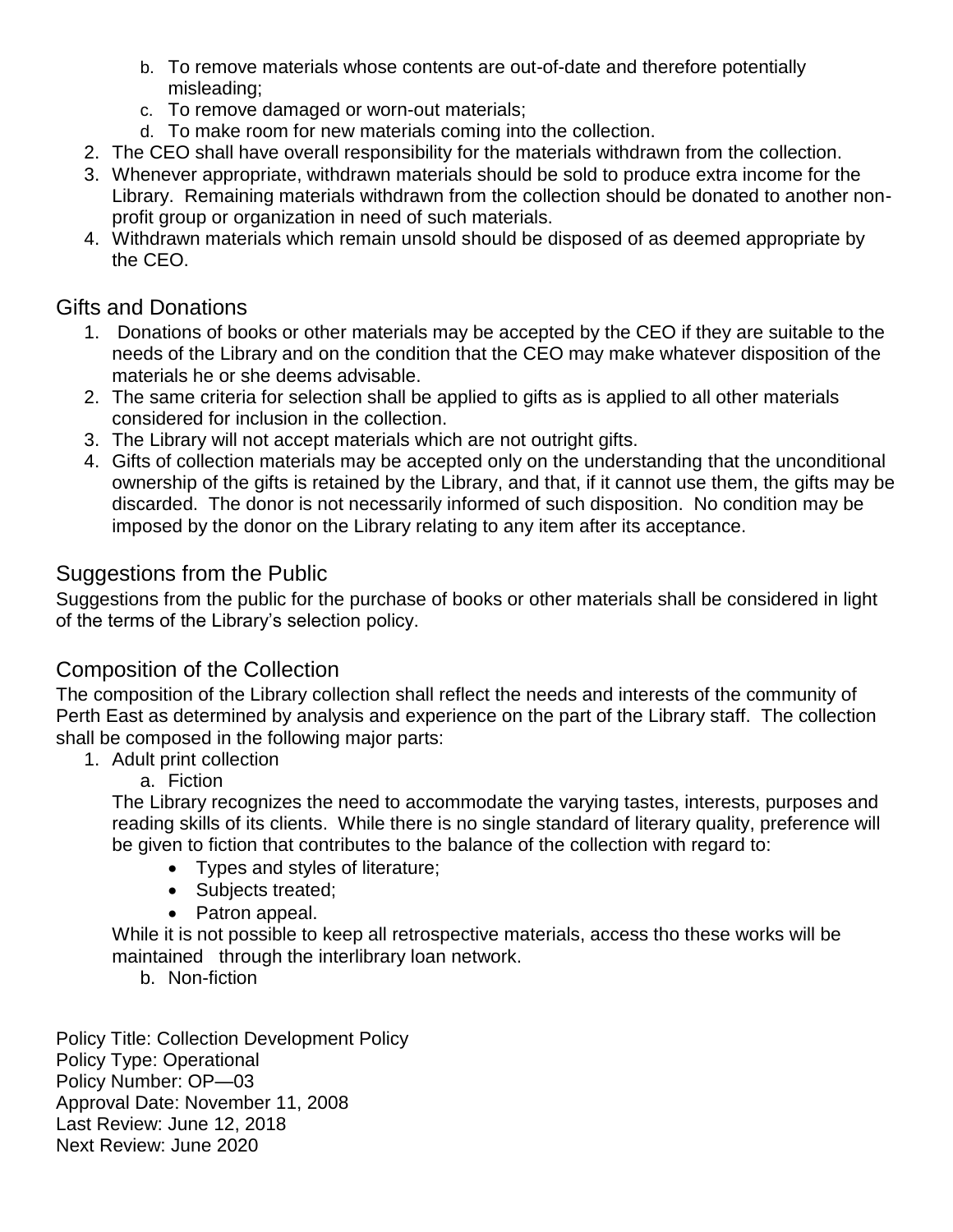- i. Applied sciences Includes repair and maintenance; basic trade manuals; farming, gardening, landscaping, animal and pet care; handicrafts; cookbooks.
- ii. Art and architecture Includes major books on art, architecture, sculpture and applied arts.
- iii. Biography Includes autobiography; personal narratives; journals, diaries and letters. Special attention is given to collecting biographies of Canadians.
- iv. Business Includes current, reliable material on investment; leasing; consumer concerns; accounting; small business management; career development; taxation; real estate; labour relations. Special effort will be made to collect and manage information about local business.
- v. Computer science Includes manuals suitable for the home user; general works on the development of computers and on the computer business and industry.
- vi. Economics Includes theory; money, banking and public finance.
- vii. Education Includes education theory and psychology. The primary emphasis will be on Ontario education.
- viii. First Nations Studies Includes history and culture of aboriginal peoples, especially Canadian; sociological and political aspects of native life, historical and current, in Canada.
- ix. Folklore, fairy tales, myths and legends Includes works of criticism and psychological interpretation, representative myths and legends of various periods and nationalities, including Canadian folklore.
- x. Geography and travel Includes annual travel guides for popular destinations; popular accounts of travel; descriptive texts of a wide variety of countries and all parts of Canada; general and thematic atlases for circulation. Emphasis will be placed on keeping these materials up-to-date.
- xi. History Includes materials covering all phases of human history, from the earliest times to the present, with emphasis on Canadian history.
- xii. Languages Includes general works on language and linguistics; grammars; dictionaries; phrase books.
- xiii. Law and criminology The collection will be for the layman and provide basic information. Includes: popular, standard and interpretive titles on court procedure, jury duty; family law; patents and copyright; landlord and tenants' rights; employment standards; human rights code; criminal law; federal and provincial statutes; local laws; general works on criminal psychology; law enforcement and correctional systems in Canada and the world.
- xiv. Literature Includes contemporary and classic essays, poetry, drama and short stories; selected works of criticism; works on the techniques of communication such as professional writing, essay writing and public speaking. Emphasis will be placed on Canadian literature.
- xv. Mathematics Includes algebra, calculus and geometry; texts to support school assignments and adult continuing education; business-related mathematics; practical mathematics.
- xvi. Medicine The collection will be specifically for the layman. Includes developmental handicaps; aging; sex and sexually transmitted diseases; pregnancy and child care; drugs and alcoholism; nutrition; preventive medicine;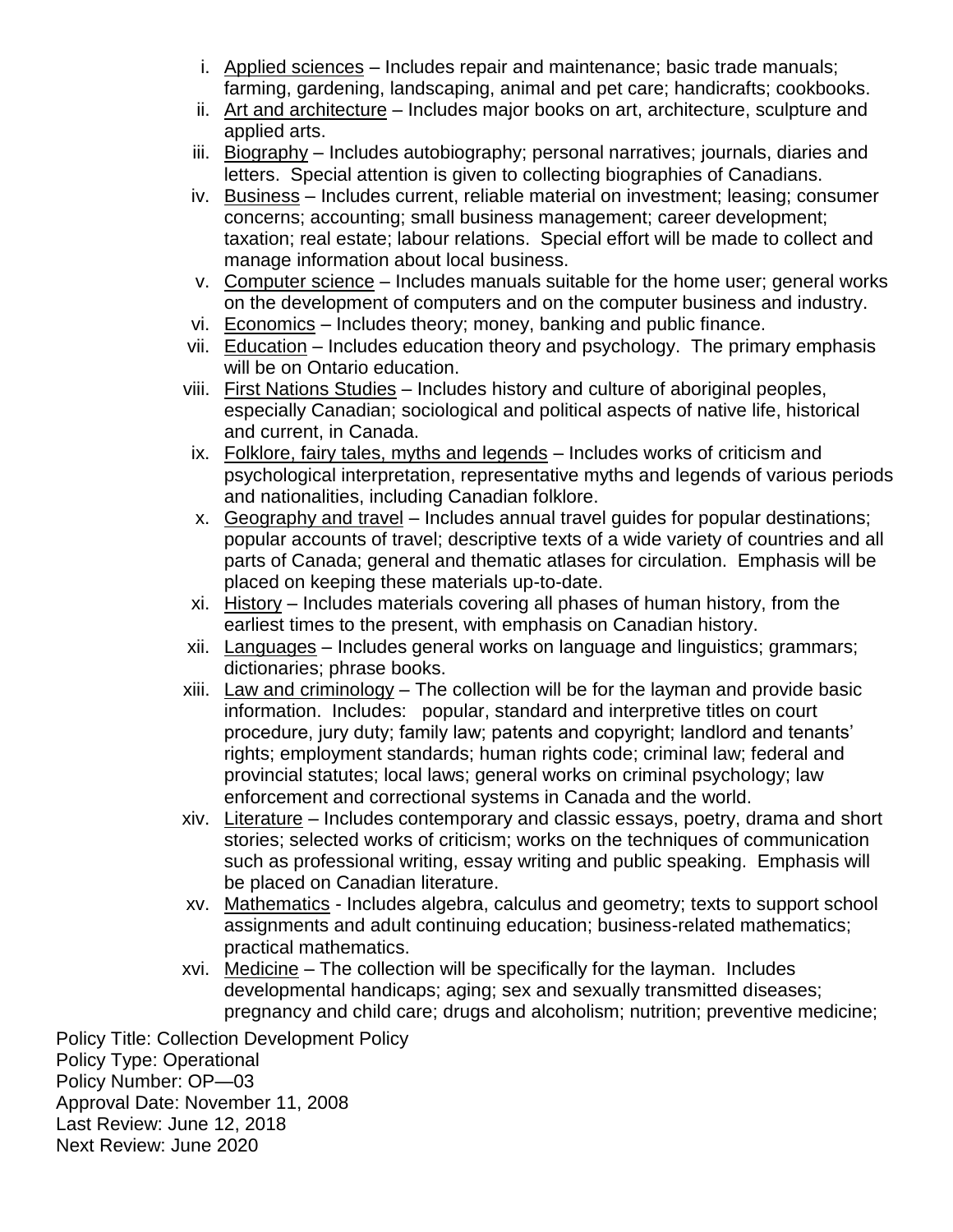first aid; public health and sanitation; disease; anatomy and physiology; pharmacology.

- xvii. Music Includes history; theory; biographies; song books (especially Canadian); instructional materials for popular instruments.
- xviii. Philosophy Includes basic works; histories; guides; popular self-help.
- xix. Political science Includes theory and organization of government; comparative forms of government; public administration; biographies of political figures.
- xx. Psychology Includes theory; mental hygiene; popular self-help.
- xxi. Pure sciences Overall emphasis is on practical approaches to science and technology and on interpretations of scientific theory rather than on the highly theoretical works themselves. Includes astronomy, biology, chemistry, geology, physics.
- xxii. Religion An impartial collection recognizing various points of view will be maintained. Inclusion or exclusion of any title from the collection is based on the considerations described in this policy and not on the personal religious convictions of the staff. Includes sacred works in various versions relating to the world's major religions, writings of major theologians, doctrines and histories of all religions and denominations, inspirational material.
- xxiii. Sex Includes biological function; alternative sexuality; sexually transmitted diseases; birth control; advice and studies of a popular nature.
- xxiv. Social Sciences Includes general works in the areas of social psychology, population, social organization and change, community planning, family relationships and counselling, popular materials on marriage, social etiquette, and family life for both adults and young adults.
- c. Reference

A collection of general and specialized encyclopaedias, dictionaries, atlases, handbooks, gazetteers and maps, bibliographies, yearbooks and directories will be maintained. Reference materials will be brought up-to-date as new editions become available.

2. Young Adult

A collection specifically selected for young adults, from ages 12 to 16 years will be maintained. The importance of adolescence as a crucial growing phase is recognized and accordingly materials dealing with awareness of self, hero-worship, conformity, sex, concern with the future, and evaluation of beliefs will be selected. As paperback is the book format of choice for this age group, it will be preferred over hardcover where appropriate.

#### 3. Children

The collection is selected for children up to the age of 12 years.

a. Fiction

The need for a balanced children's collection is recognized. Since Bibliotherapy is an important aspect of children's fiction, titles concerning problem areas such as toilet training, fears, growing up, death, friendship, and dealing with a new sibling will be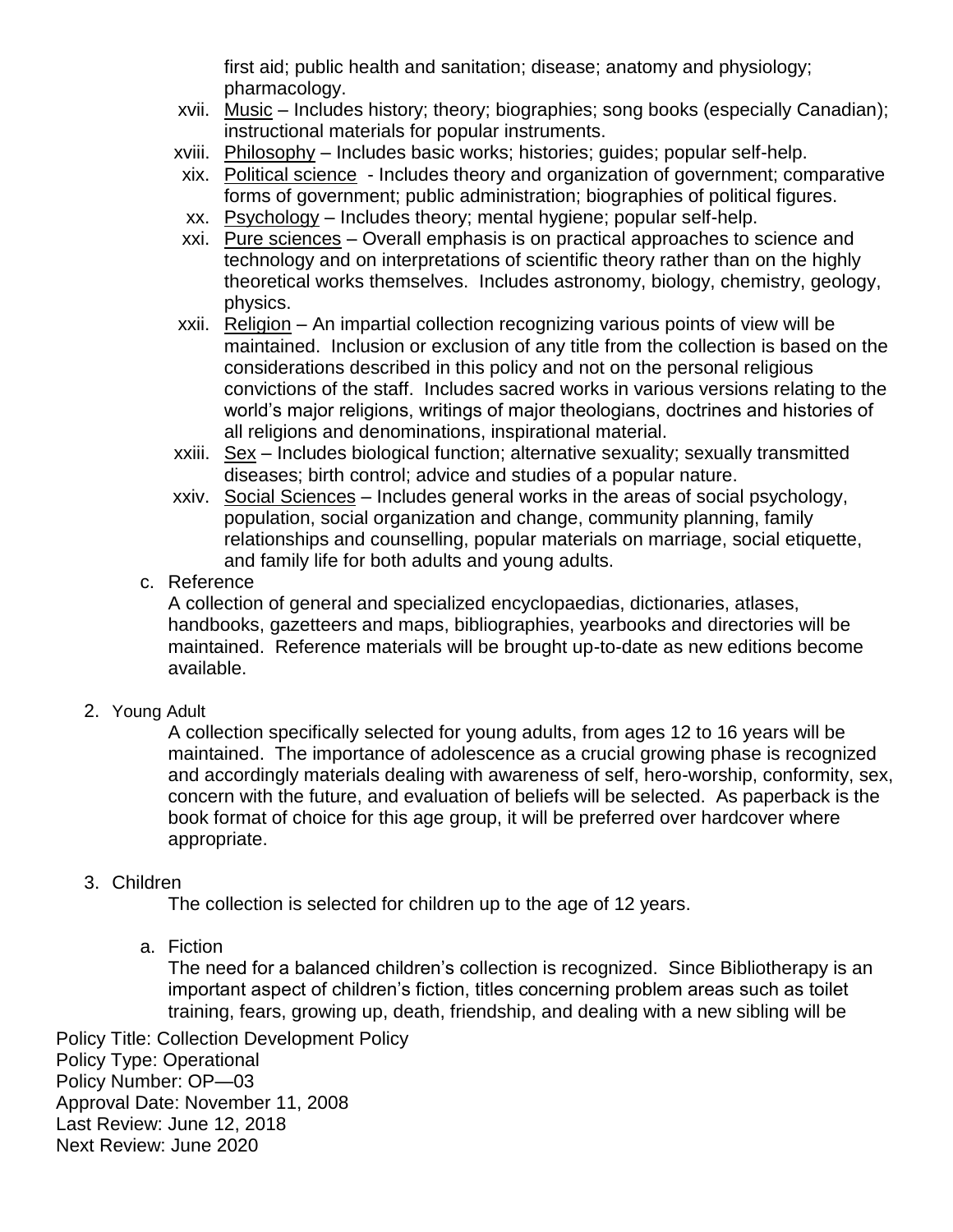included. Picture books may be chosen on the basis of exceptionally good illustrations. Children's classics will be part of the collection as will popular mass market titles.

b. Non-fiction

Non-fiction titles must be accurate, up-to-date, and unbiased. Titles will be selected that:

- Satisfy children's natural curiosity about their environment;
- Develop children's awareness of the world around them;
- Are suitable for a range of age and reading levels.
- c. Reference

The children's reference collection will include general encyclopaedias, both Canadian and international, suitable for various age groups. Specialized online and print resources will be considered for such topics as: the arts, biographies, nature, children's authors and illustrators, science and technology, history and geography.

#### 4. Other materials

a. Audio-visual materials

The increasing importance of various media in the provision of information is recognized. There will be a balance among recreational, cultural and educational titles for all age groups, with emphasis on popular items. A variety of audio/video and digital formats will be included.

b. Government documents

The Library staff shall seek to provide the community with access to current government policies, information and legislation. The Library is a selective depository library for the Ontario government. Selection and retention of these items follows the same general principles as for all other materials.

c. Literacy

The literacy collection is developed to support the literacy program of the community and is open to all residents of the community. The collection includes: games, books, self-help audio and video materials and teaching aids.

d. Local history

A particular interest in local history is acknowledged. The staff will endeavour to maintain a collection of works about Perth East but will not attempt to duplicate the efforts of the Stratford-Perth Archives.

e. Magazines and newspapers

A wide variety of magazines for all ages and reading levels will be provided. Newspapers will be acquired to provide current news coverage from local to international levels to and to provide a unique source of local history information. The magazine and newspaper collection will supplement the reference collection by providing current resources.

- f. Materials for physically disabled Large- print reading materials as well as audio discs provided by CELA/CNIB for Daisy Players, will be provided for this user group.
- g. Multilingual materials Materials in languages other than English and French will be provided to library clients through the interlibrary loan system.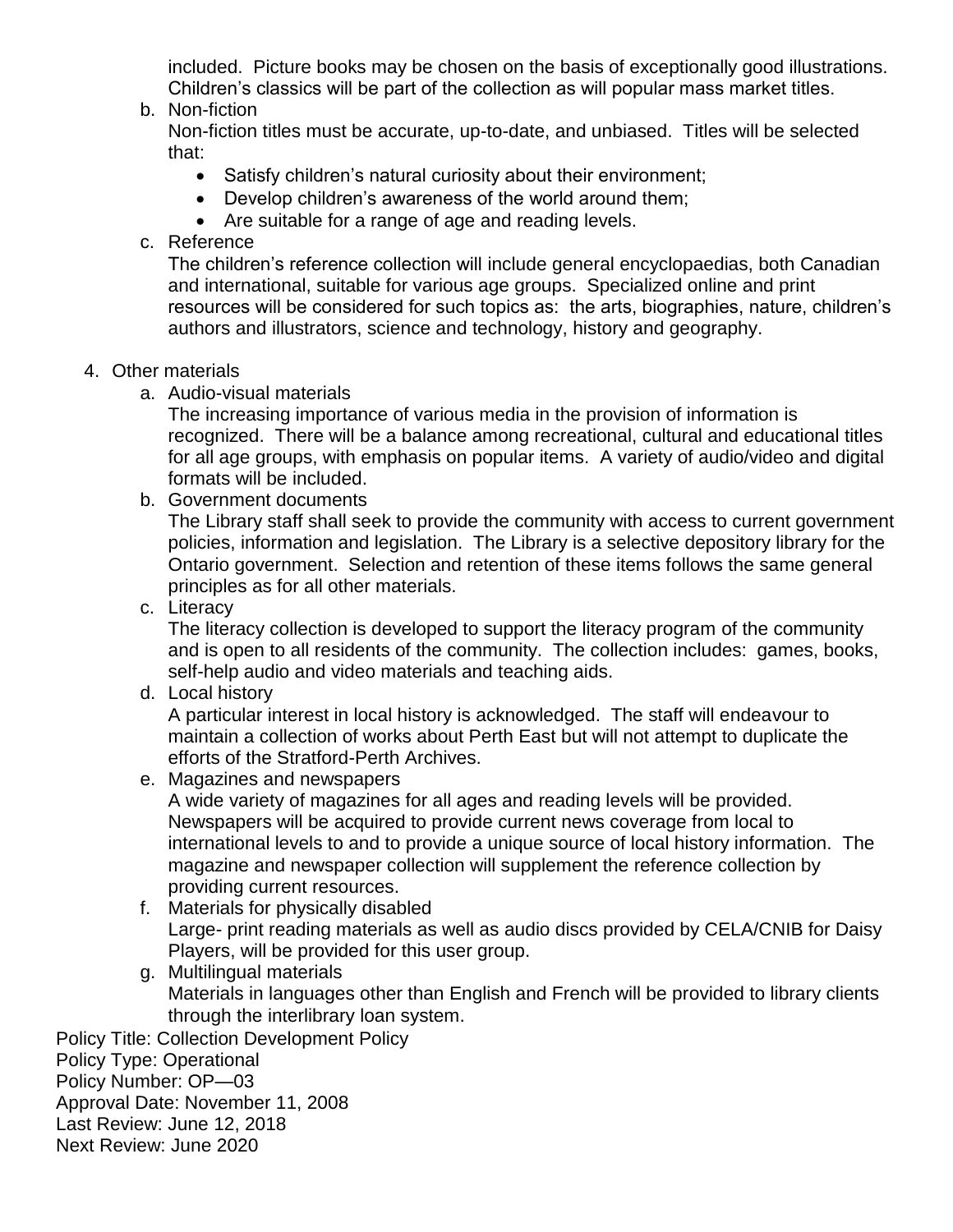h. Makerspace materials

The Library shall seek to offer access to a variety of technological equipment that will enhance professional, personal and educational goals for all ages. Equipment will be purchased as funds become available.

#### Intellectual Freedom

The public library is a democratic institution, and no individual or minority group should be allowed to limit the community's freedom to read. Democracy cannot flourish unless material representing all viewpoints is freely available. Perth East Public Library subscribes to the following "Intellectual Freedom Statement", ratified by the Canadian Library Association in June 1984, which affirms its commitment to the following basic policies:

- 1. Every person in Canada has the fundamental right, as embodied in the nation's Bill of Rights, to have access to all expressions of knowledge, creativity and intellectual activity, and to express his thoughts publicly. This right to intellectual freedom is essential to the health and development of Canadian society.
- 2. Libraries have a basic responsibility for the development and maintenance of intellectual freedom.
- 3. It is the responsibility of libraries to guarantee and facilitate access to all expressions of knowledge and intellectual activity including those which some elements of society may consider to be unconventional, unpopular or unacceptable. To this end, libraries shall acquire and make available the widest variety of materials.
- 4. It is the responsibility of libraries to guarantee the right of free expression by making available all of the library's public facilities and services to all individuals and groups who need them.
- 5. Libraries should resist all efforts to limit the exercise of these responsibilities while recognizing the right of criticism by individuals and groups.
- 6. Both employees and employers in libraries have a duty, in addition to their institutional responsibilities to uphold these principles.

#### Controversial Materials

- 1. The Board recognizes that some materials may be regarded by certain individuals or groups as controversial, whether because of bias, frankness of language, political expression, or moral implication. Selection should not, and will not, be made on the basis of anticipated approval or disapproval by any individual or group in the community, but rather on the evaluation by the CEO of the publication's literary merit, authenticity, honesty of presentation, topical interest and use to the audience for whom it is intended. The primary aim of materials selection is to establish a balanced collection which adequately represents various points of view on many subjects.
- 2. The ideas and opinions found in the Library's collection are not advocated by the Library Board or staff. The presence of materials in the Library does not indicate an endorsement of their contents by the Library.
- 3. Materials representing all points of view concerning the problems and issues of our times will be provided in the Library's collection. Books or other materials of sound factual authority shall not be removed from library shelves because of doctrinal or partisan disapproval. Subject areas particularly sensitive to controversy and misunderstanding are: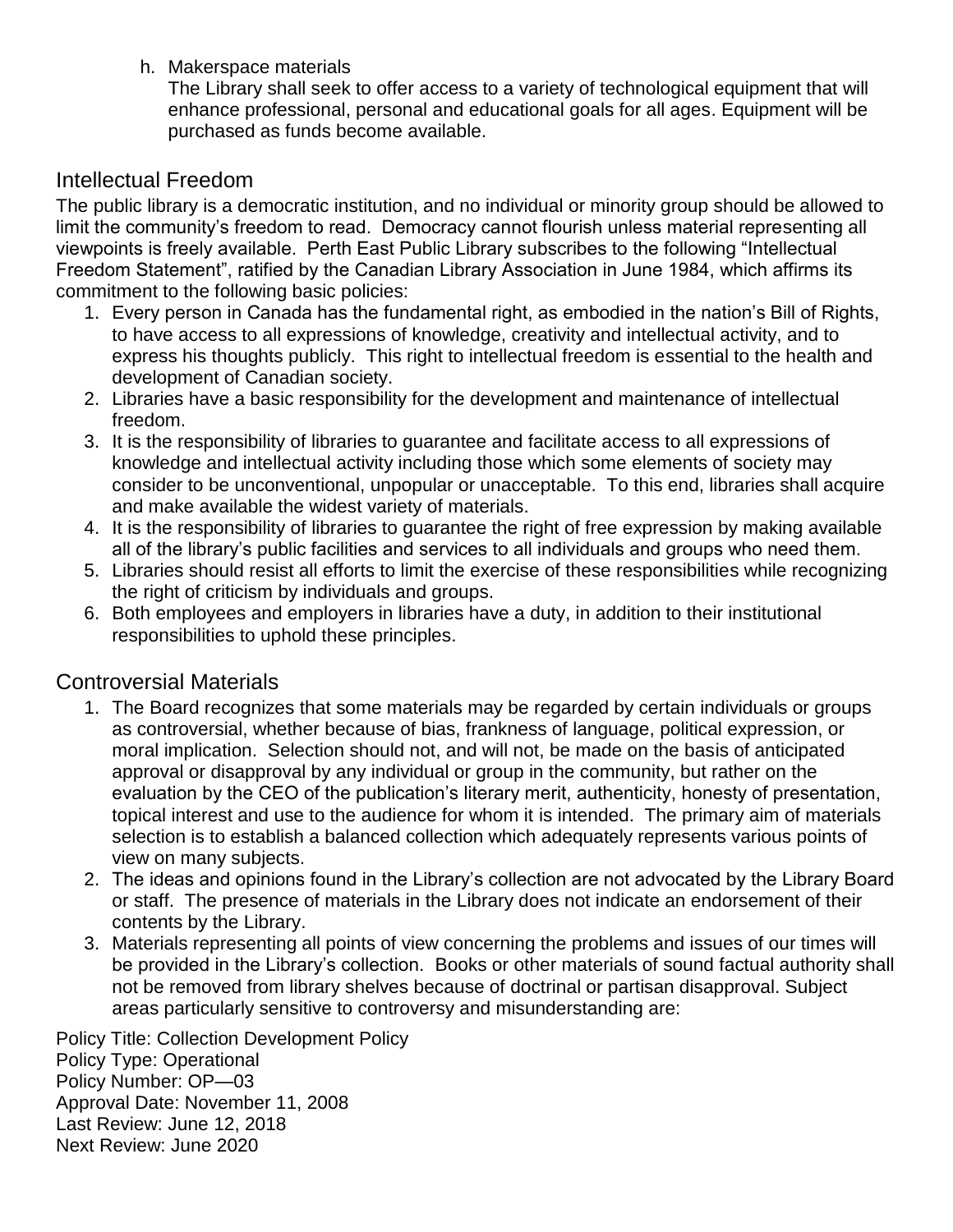a. Sex education

Sex education is a subject that shall be well represented. Providing information on sex for readers of all age levels with varying educational and religious backgrounds is an important part of the library's function.

b. Religion

A well-balanced religion collection will be maintained in the library. Standard works on Christianity and Christian denominations shall be included, along with materials on other major religions. Works which stimulate controversy shall be included if they are by wellinformed authorities. However, materials which obviously foster religious or racial intolerance are outside the scope of this collection.

c. Law

Materials to be included in the Library's collection are standard and popular works for the general reader. Technical law materials not intended for the untrained layman will not be included in the library's collection.

d. Medicine and drugs

Current, authoritative materials designed for the layman on the subjects of health, hygiene and common ailments will be stocked in the library. The subject of mental health will be well represented, together with works on public health (including sanitation, pollution, and alcoholism and drug abuse). Technical and professional materials not intended for the untrained layman will not be included in the library's collection.

## Materials to be Excluded from the Collection

- 1. The Library collection provides materials for self -study but is not primarily designed to furnish reading required for academic study. Materials needed for formal courses of study by elementary and secondary schools and post-secondary institutions of learning will not necessarily be provided. Textbooks shall be purchased only when they provide the best coverage of a subject and are also useful to the general public.
- 2. Materials which obviously foster religious or racial intolerance are outside the scope of this collection.
- 3. Materials that are banned under Canadian law will automatically be excluded from the Library's collection.

## Children's Reading

Responsibility for the reading activities of children rests with their parents or legal guardians. Selection of materials for the adult collection shall not be restricted by the possibility that children may obtain materials that their parents consider inappropriate. The Board believes in the freedom of the individual and in the right and obligation of parents to develop, interpret and enforce their own code of acceptable conduct within their own household.

## Complaints about the Collection

1. The Board recognizes the right of an individual or group to make a complaint to the library administration concerning the collection.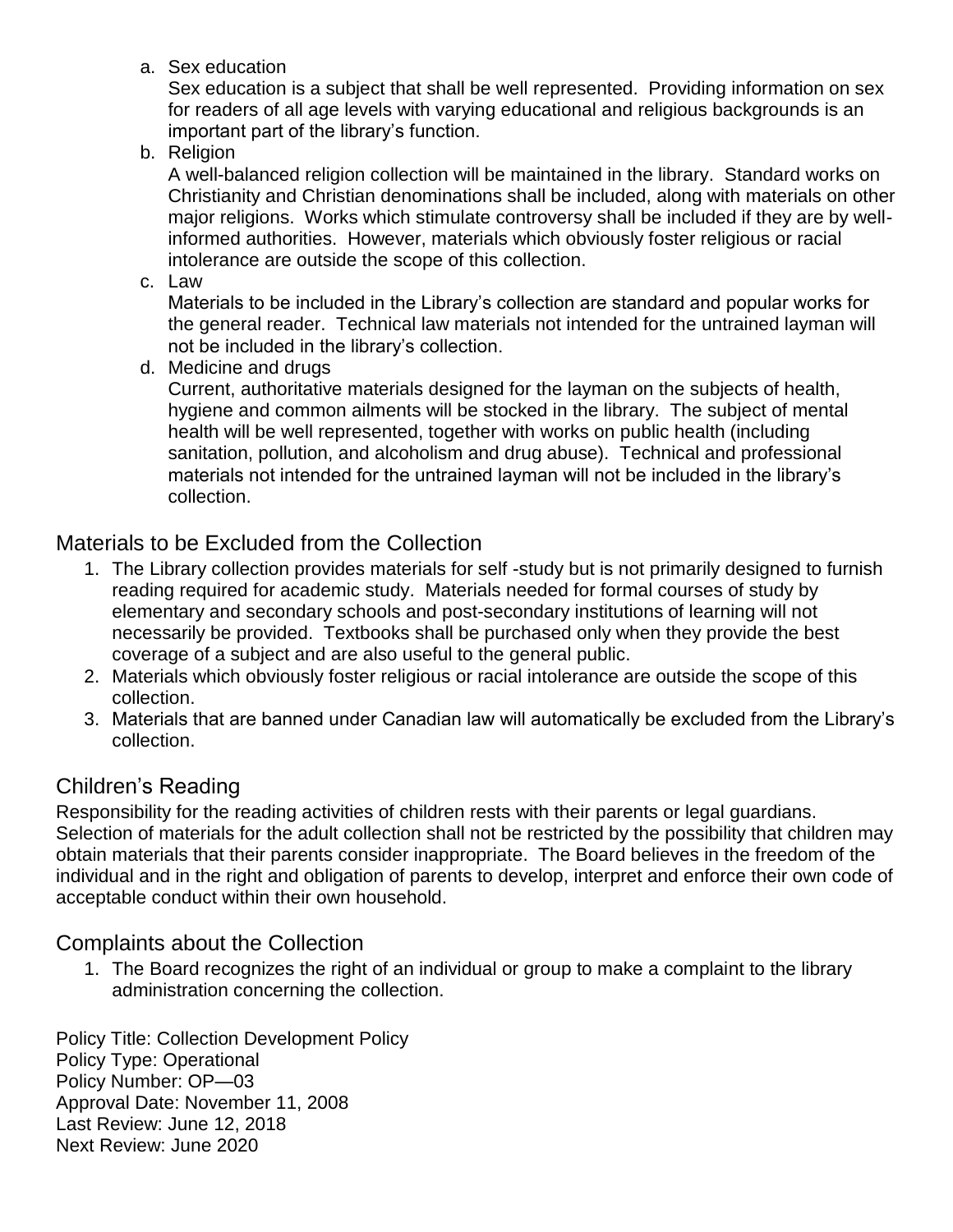- 2. Requests by individuals or groups to have an item or items removed from the Library's collection shall be referred in writing on a Request for Reconsideration of Library Materials form to the CEO (see [Appendix A\)](#page-10-0).
- 3. Upon receiving the written complaint, the CEO shall review it in the light of the Board's policy concerning the Library collection.
- 4. If the inclusion of the item in the Library collection is found by the CEO to be legitimate and justifiable based on the guidelines set out by Board policy, the policy shall be explained in writing to the complainant and no further action need be taken.
- 5. If the inclusion of the item in the Library collection is found by the CEO to be questionable based on the guidelines set out by the Board policy, the item will be temporarily withdrawn from the collection and the Board will be asked by the CEO to make a decision on the matter. The Board will communicate that decision in writing to the complainant.

### Organization of the Collection

- 1. Classification
	- a. In order for the Library collection to be of maximum use and value to library users, the collection shall be organized in such a way as to facilitate access to the information contained therein. This shall be achieved through a logical and systematic physical arrangement of individual items and through the provision of indexes and catalogues for public use.
	- b. The Dewey Decimal Classification System shall be used to organize the non-fiction collection.
- 2. Cataloguing

When obtaining catalogue copy for new items in the collection, preference shall be given to those methods requiring the least staff time, i.e. obtaining cataloguing from the materials supplier.